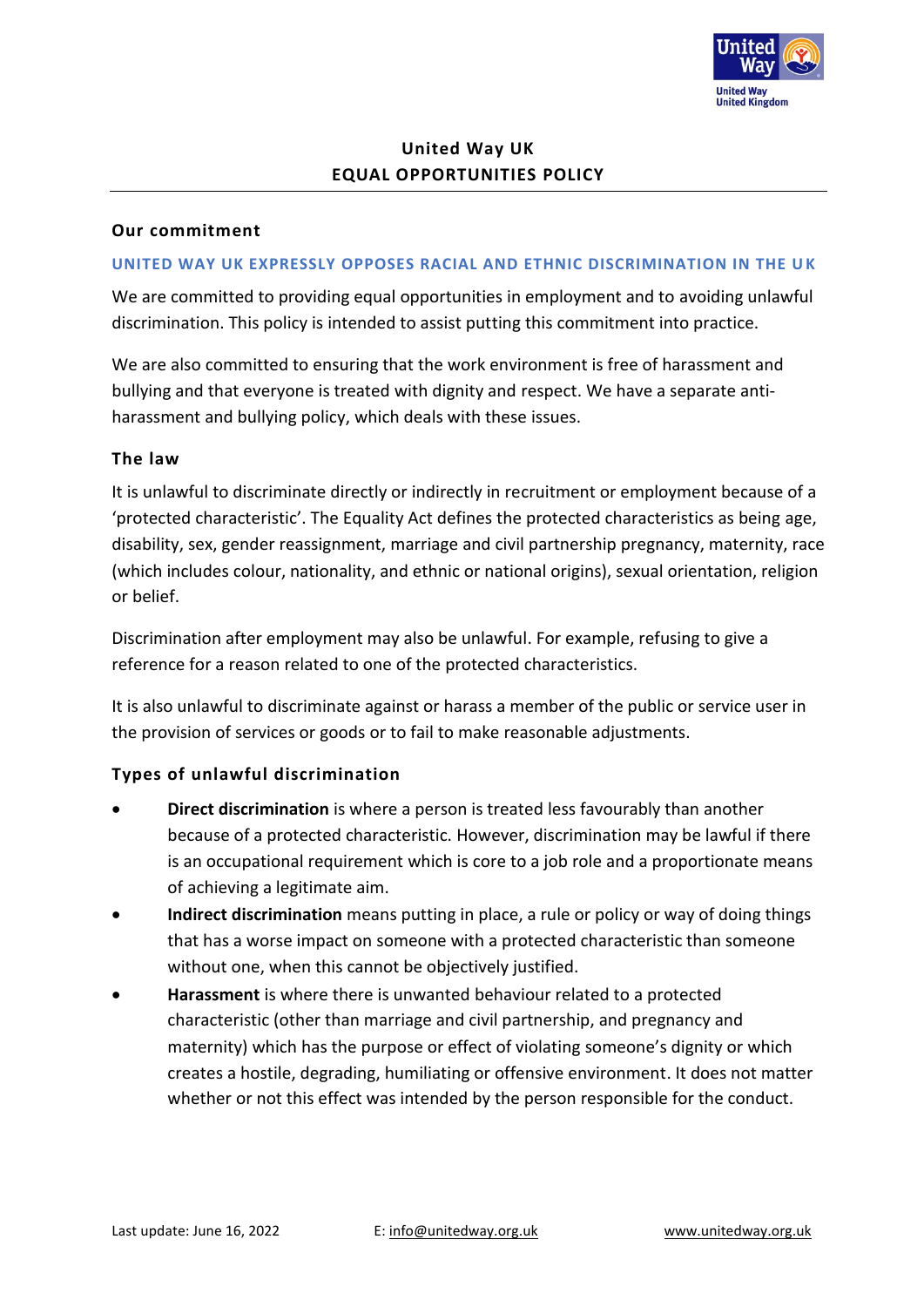

- **Associative discrimination** is where the individual treated less favourably does not have a protected characteristic but is discriminated against because of their association with someone who does (for example the parent of a disabled child).
- **Perceptive discrimination** is where the individual discriminated against or harassed does not have a protected characteristic, but they are perceived to have a protected characteristic.
- **Third-party harassment** occurs where an employee is harassed by third parties such as service users, due to a protected characteristic.
- **Victimisation** is treating someone unfavourably because they have taken some form of action relating to the Equality Act. For example, because they have supported a complaint or raised a grievance under the Equality Act 2010, or because they are suspected of doing so. However, an employee is not protected from victimisation if they acted maliciously or made or supported an untrue complaint.
- **Failure to make reasonable adjustments** is where a rule or policy or way of doing things has a worse impact on someone with a protected characteristic compared with someone who does not have that protected characteristic and the employer has failed to make a reasonable adjustment. Whilst the Equality Act refers to reasonable adjustments with regards to disability, it may also be discriminatory to ignore making reasonable adjustments for people with other protected characteristics (for example, to enable someone to respect a religious belief, providing gender neutral toilets, making adjustments for a woman experiencing severe menopausal symptoms etc).

## **Reasonable adjustments**

A 'reasonable adjustment' is a change to remove or reduce the effect of:

- an employee's disability so they can do their job
- a job applicant's disability when applying for a job

What is reasonable will depend on the circumstances of each case, but adjustments could be to:

- the workplace (making changes to overcome barriers created by the physical workplace)
- the ways things are done (where the disabled job worker is put at a substantial disadvantage by a provision, criterion or practice).
- Providing extra equipment or getting someone to assist the employee or job applicant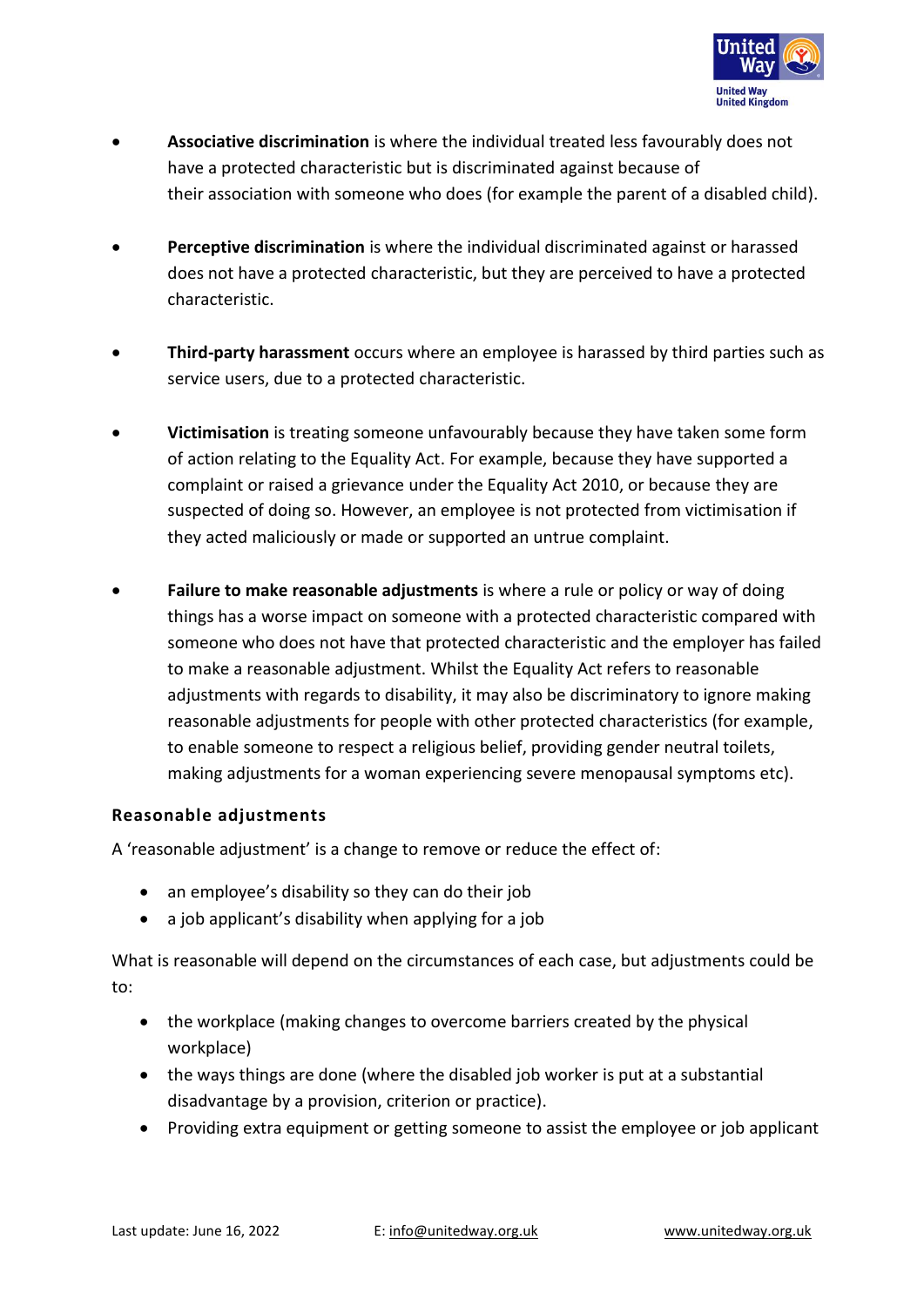

When deciding whether an adjustment is reasonable we will consider:

- how effective the change will be in avoiding the disadvantage the employee would otherwise experience
- its practicality
- the cost
- our resources and size
- the availability of financial support.

The overall aim will be, as far as possible, to remove or reduce any substantial disadvantage faced by a staff member or job applicant which would not be faced by a non-disabled person.

## **Recruitment**

Our recruitment practices aim to attract applicants with the knowledge, skills and experience required for the job role, irrespective of an applicant's background. A diverse staff team supports us to better understand the needs of a diverse range of stakeholders.

We may therefore take positive action to improve our diversity amongst our volunteers or staff. We will also take steps to anonymise applications before shortlisting and we will ask interviewees whether any adjustments are needed to participate in the selection process. These are examples of how we aim for equality within recruitment.

# **Equal opportunities in employment**

We will avoid unlawful discrimination in all aspects of employment including recruitment, promotion, opportunities for training, pay and benefits, discipline and selection for redundancy. Person specifications will avoid any unnecessary requirements (those unrelated to effective performance) that may otherwise have deterred applicants.

We will base decisions on objective criteria. We will make reasonable adjustments in recruitment as well as in day-to-day employment.

# **Service users, suppliers and others**

We will not discriminate unlawfully against service users using or seeking to use the services we provide.

If you are bullied or harassed by a service user, suppliers, contractor, visitor or others, or if you witness someone else being bullied of harassed, you are asked to report this to your manager who will take appropriate action.

## **Training**

We will provide information and guidance to those involved in recruitment or other decision making where equal opportunities issues are likely to arise to help them understand their responsibilities and to avoid the risk of discrimination.